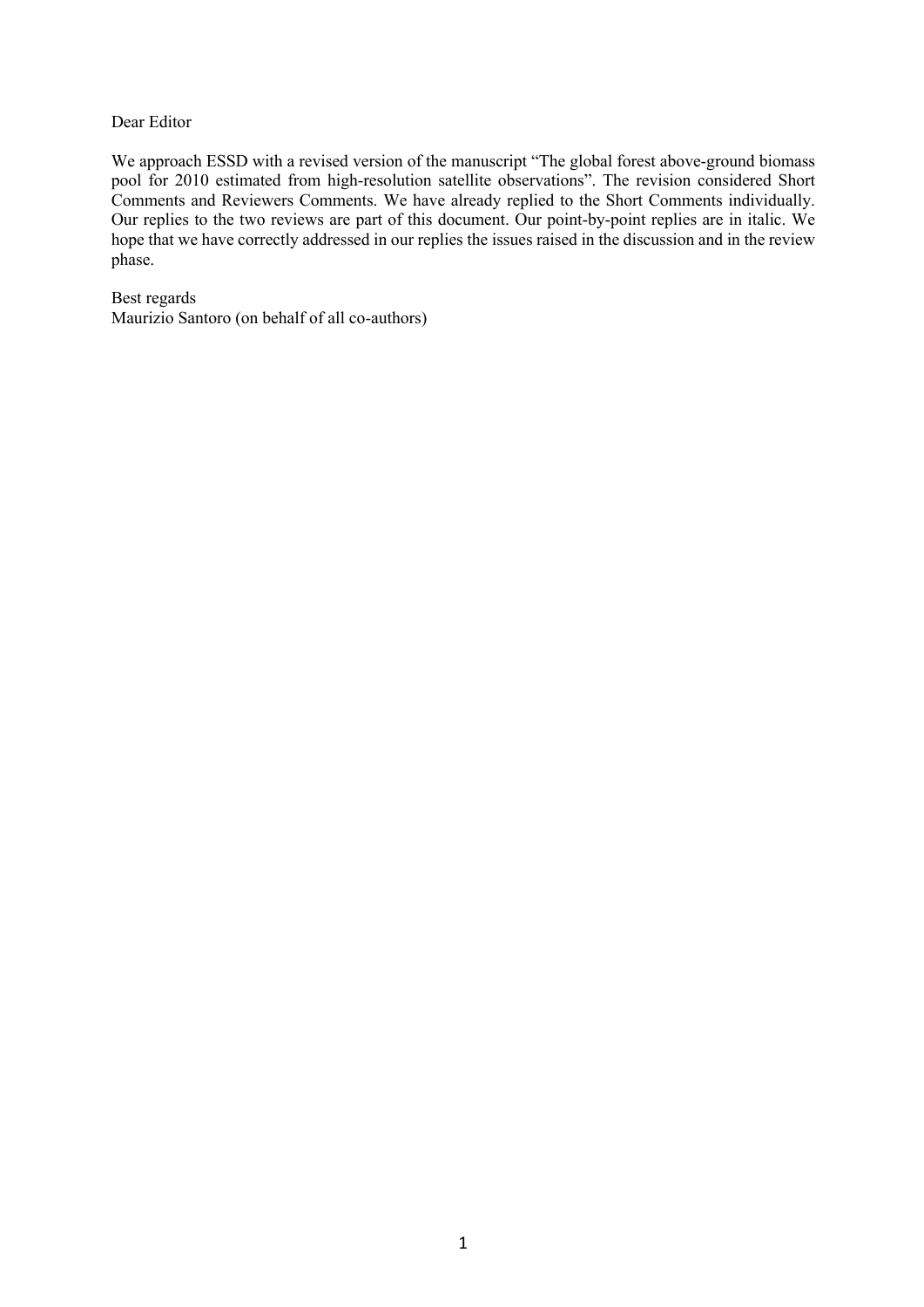# **Replies to Reviewer Comments (RC1)**

Santoro et al eloquently describe their global maps of [woody] forest biomass in a way that is both thorough and approachable. Unlike previous biomass maps, they leverage global SAR composites to first generate a map of growing stock volume, from which they then generate an additional map of the biomass density. As I understand it, this approach contrasts with those used to generate previous forest biomass maps which have instead used more direct approaches that are thus more correlative and perhaps, then, less reliable. Santoro and colleagues also generate an uncertainty map, making their product distinct from its predecessors in that regard; I particularly appreciate the transparency this affords the product. Overall, I commend the authors for a well written paper and robust product. I am admittedly not an expert on non-optical remote sensing and would thus characterize my feedback below as more representative of a potential end user. While I can't speak much to the methods Santoro et al use, I do feel this perspective is important given the number and breadth of biomass maps that have been published in the last 10+ years. Below, I have identified several minor issues that I feel should be addressed to ensure that users like myself properly understand and interpret these data. Some are inevitably a matter of opinion and I respect that the authors may feel differently. Overall, though, I think this manuscript and the data it described will (at last!) be great contributions to our field.

*We are pleased that the manuscript has been well received. It is important that the dataset is correctly presented and we have taken care of implementing the changes suggested in this review. Our point by point reply to the comments below are in italic.*

Minor Comments:

Line 87 – Baccini et al. (2017) would seem to be an appropriate reference for forest degradation.

*Suggestion accepted.*

Line 85 – Gibbs et al. (2007) would seem to be an appropriate reference for REDD.

*It is indeed. The reference has been inserted.*

Line 86 – You might also consider mentioned less conventional potential applications like attaining cobenefits from the CBD (e.g. Soto-Navarro et al. 2020).

*Good point. Also this reference has been added.*

Line 91 – The authority you seem to give the Bar-On estimate seems odd given that your maps could theoretically be used to improve their estimate. I would suggest (though, I do not require) that you change the language here to imply that Bar-On's estimate is speculative. Something like "Previous estimates have suggested that....". I would also explicitly describe the Bar-On estimate as a \*carbon\* stock estimate. By contrast, you map biomass (i.e. dry mass). If that distinction isn't made clear, readers may mistakenly compare your estimate to that of Bar-On which would not be inaccurate. Finally, I suggest that you report the Bar-On estimate in units of PgC (like you do later in the paper when presenting your own results) instead of GtC.

*These are valuable suggestions and have been implemented. We agree that the Bar-on numbers are based on less accurate data than the dataset here presented. The reason for citing Bar-on's work was primarily to highlight that most of the live biomass on Earth is stored in woody vegetation.*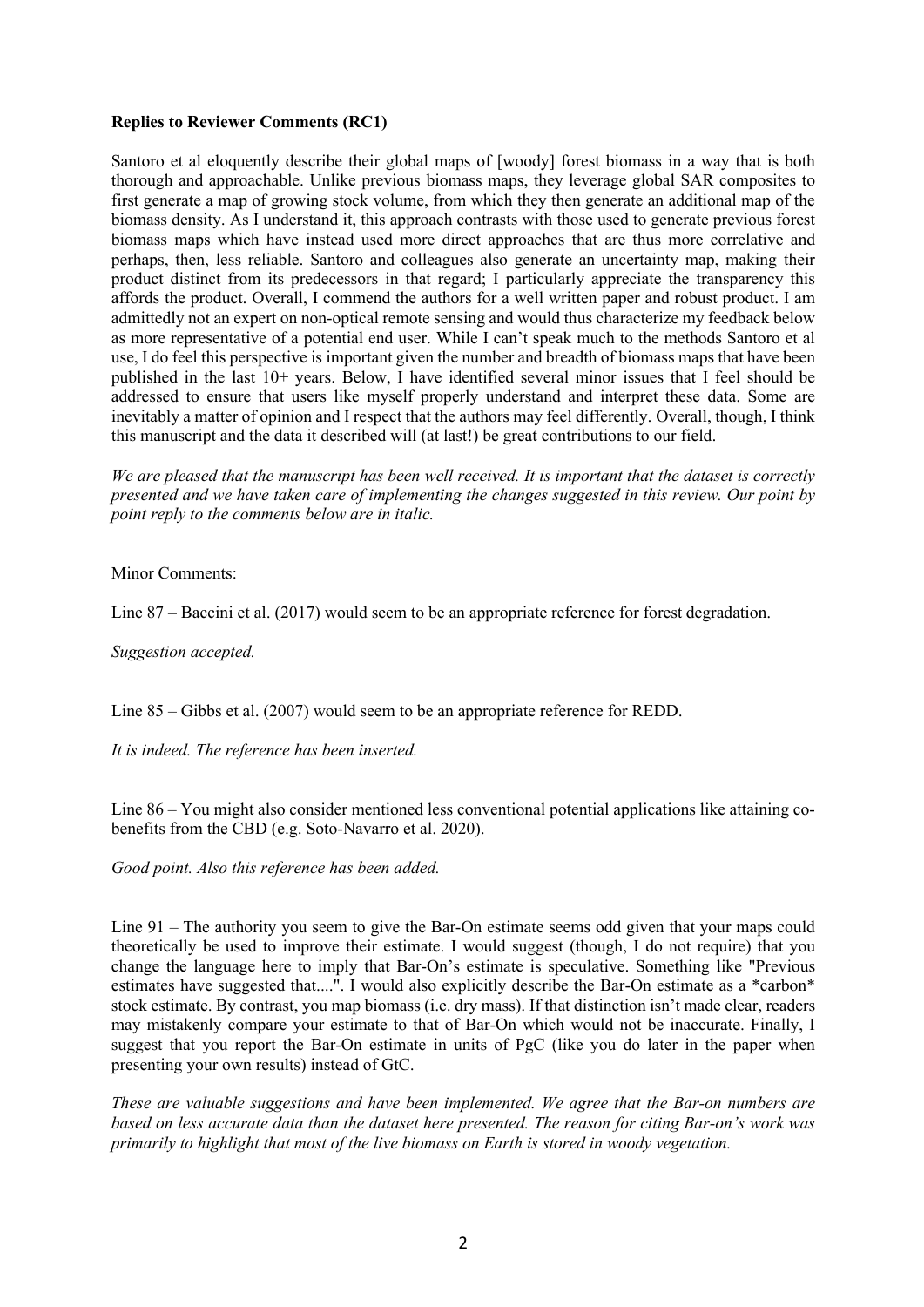Line 94 – The body of this paragraph is a bit discordant with its first sentence. I think your aim here is to say that biomass estimates are uncertain. If that's correct, I think you could do so more effectively. You might do so by changing the second and third sentences to something like: "However, our knowledge of the terrestrial biomass stock is relatively uncertain (Houghton et al. 2009). This uncertainty is well illustrated by the variance among forest biomass estimates: Pan et al..." Otherwise the transition from discussing total biomass C stocks (e.g. Bar-On and Houghton) to forest biomass C stocks (e.g. Pan, FRA) is an abrupt logical leap.

*That's correct. We have modified the text following these suggestions while also trying to keep the original meaning of the paragraph, with Bar-on's work being cited primarily for their numbers on biomass repartition.*

Line 105 – "Observable": do you mean "variable"? This is a term I haven't seen before.

*We have slightly rephrased this sentence and focus now on the concept of "measurement".*

Line  $105 -$  "AGB": From this point forward, I think you're using AGB to implicitly refer to woody AGB (or the biomass of trees). If so, It's worth making that explicitly here. Many less-knowledgeable users of these maps mis-interpret them as representing the AGB of all plants rather than just that of trees and that leads to underestimates. I recommend explicitly defining it here (or earlier). Something like: "AGB (which hereafter we use to refer to aboveground biomass exclusively in forest trees)". And/or changing subsequent mention of "AGB" to "forest AGB". Do you use a certain definition of for forest/woody biomass? E.g. the FAO definition, A certain height, Etc.? If so, it would be worth stating that somewhere (if not here).

*The paragraph between lines 104 and 114 is a review of previous mapping activities on "AGB" from a method perspective. Each activity might have had its own definition of AGB, which is, however, in this context of minor relevance. Further down, we review AGB data products; at this stage, we now provide details on the type of AGB that was estimated also taking into account that these data products have been assessed in our study. Our definition of AGB was provided first on line 119 (forest AGB); following this comment, the definition has been updated in the revision as well. The detailed definition of the AGB mapped in the dataset is provided in Section 3.1. Overall, we have revised the text to ensure that we always refer to forest AGB and woody biomass.*

Line 115 – Baccini et al. (2012) represents 2007 and Baccini et al. (2017) represents even more recent years.

*We have revised the sentence by referring to the full range of years covered by all global and biomespecific datasets cited two lines above. Baccini et al., 2017, is not referred to in this context because not publicly available and because not contributing to a global dataset.*

Line 118 – The year of the Erb reference should be 2018

*Thanks for spotting this. The reference has been updated.*

Line  $180 - I$  think you specifically mean investigations targeting \*direct\* estimation.

*Yes. We have modified this sentence according to this comment.*

Line 198 – The last sentence of this brief paragraph is awkward. Consider rephrasing.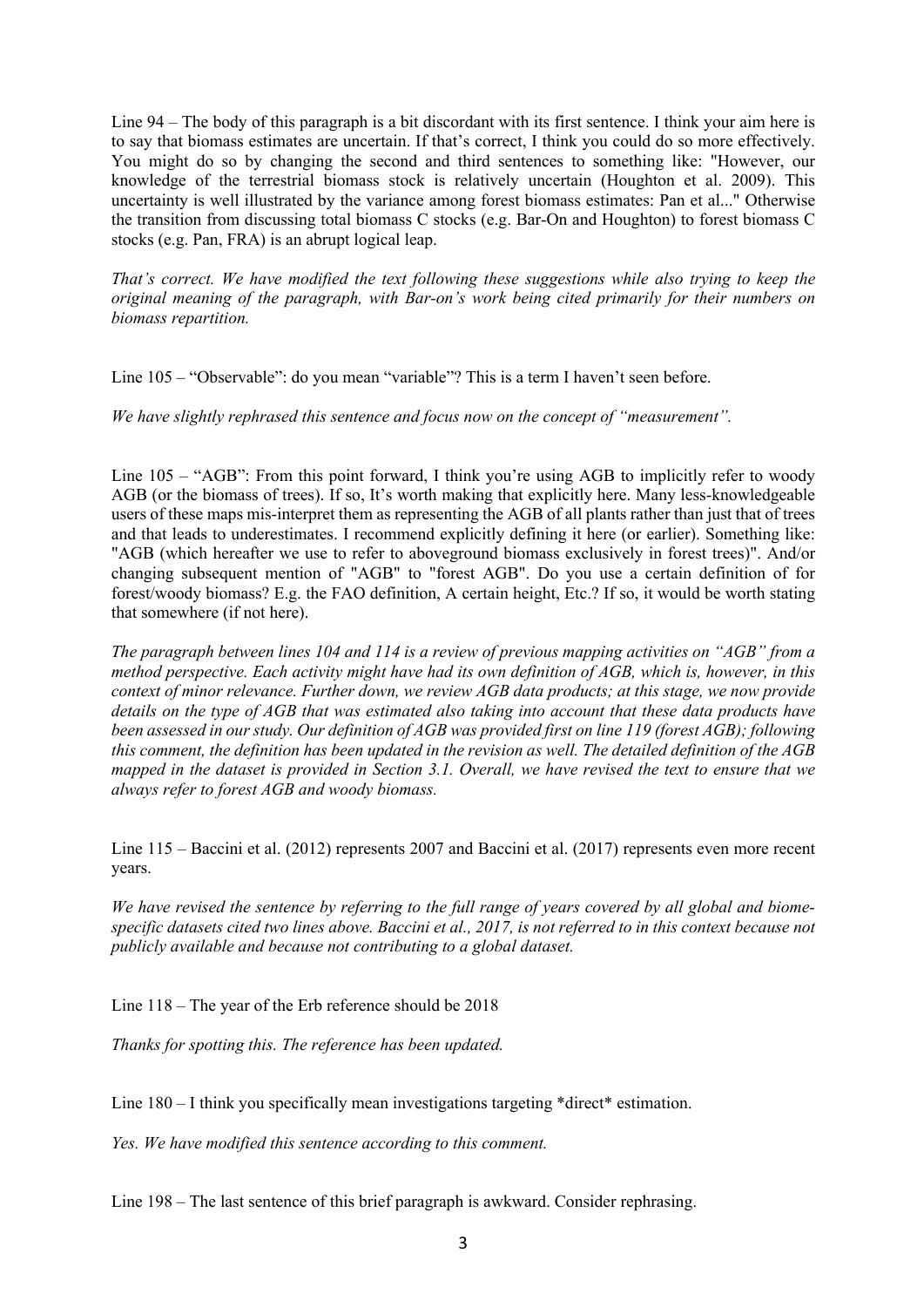*We have removed the second part of the sentence and linked the first part with the text in the next sentence.*

Line 298 – Does your uncertainty layer represent the standard deviation, as you say here, or the standard error? Below it sounds like you're propagating standard errors and the GlobBiomass website lists the uncertainty layer as representing the standard error (https://globbiomass.org/wpcontent/uploads/GB\_Maps/Globbiomass\_global\_dataset.html). Whichever it is, please make it abundantly clear here in the text and make sure your description is accurate and consistent throughout the manuscript (and beyond).

*It is standard deviation. The term "standard error" was erroneously used in initial reporting. We ensure that the data distribution also refers to standard deviation.*

Line 391 – It may also be worth comparing to regional/national AGB maps? Users often want to know whether it is appropriate to use global products to answer local questions. Obviously such a comparison wouldn't be comprehensive but even just showing for a few areas how well your map agrees with local products, might give users a sense of appropriate confidence or caution. This could also instead be done in the discussion if there are studies that have already made these comparisons with your data. One short comment on this manuscript notes that there is at least one such comparison that has been done in the U.S. Perhaps there are others as well and thus no need to do an extra analysis?

*It is an obvious question to which extent this paper should compare the global dataset with local maps. This work was actually undertaken but the results were not easy to interpret. Discrepancies were often related to the different methods used to estimate biomass from the remote sensing data. Given the already long and dense paper in its current format, we opted to omit such analyses. Nevertheless, the suggestion is valuable and we have added a sentence to explain why we restricted our analysis to "global" maps. We have also added reference to the first few papers that have investigated the local value of the dataset. Considering the still small number of scientific publications highlighting the usefulness and caveats of the dataset, it is preferred to stay with the citations without attempting to provide a big picture, to which extent such a global dataset can be of use at the local scale.*

Line 407 – Again, is "standard deviation" correct here?

*Standard deviation is correct.*

Figure 2 – How would you explain the areas with  $\sim$ 100% uncertainty? You don't mention these in the text but I suggest that you do. Are these areas that underwent a land cover change (fire, forest clearing, etc.) c.2010? Or does the model just do a poor job predicting biomass in certain areas (e.g. those with sparse woody vegetation)? It would likely help users to know this. Also, in my examination of your data, uncertainty can exceed the mean estimate (i.e.  $CV > 100\%$ ). How would you explain this to users? Is this a sign that error is not normally distributed? Also, this possibility should be indicated in the figure, either by allowing the colour-bar to surpass 100% or by changing the max label to something like  $"100+"$ 

*This comment made us aware that we omitted mentioning that the colour bars in Figure 2 were truncated at 500 Mg ha-1 AGB and 100% uncertainty to increase contrast. This information has been added to the figure caption. We have also updated the legend of each colour bar with a "+" in correspondence of the upper bound. A paragraph describing the map of the relative standard deviation in Fig. 2 has been added in reply to this comment.*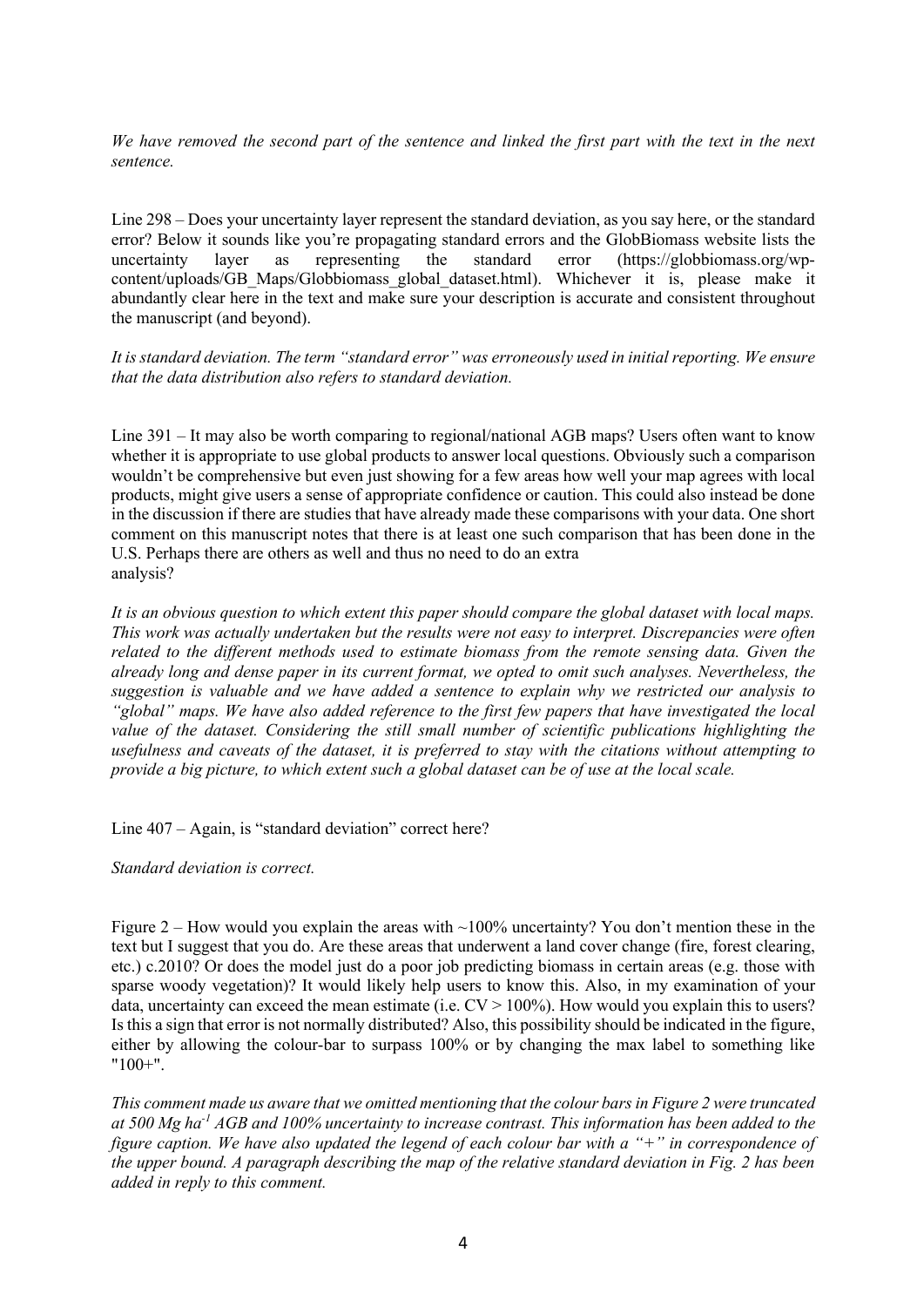*"The AGB standard deviation, expressed in Fig. 2 relative to the AGB estimates, was on average 50% with an inter-quartile range of values between 44% und 61%. The rather constant relative uncertainty is also illustrated by the horizontal bars in the latitudinal profile of Fig. 2, which scale with the AGB level. The relative standard deviation was smaller than 100% for approximately 95% of the mapped pixels which explains truncating the colour bar of the AGB standard deviation map in Fig. 2 at 100%. The large majority of the AGB estimates for which the standard deviation exceeded the 100% level were below 20 Mg ha-1 such as in sparsely vegetated regions corresponding to the transition to tundra in Canada and Alaska, the Siberian Lowlands and Far East Russia or in poorly stocked forests such as in northern China and west Madagascar." (Lines 442-448)* 

Line 418 – It would be prudent to state explicitly here (or wherever you report your first result) that the unit you're using is Mg of \*dry matter\* rather than carbon. Users occasionally assume that biomass maps are reporting carbon stocks.

*This is a valuable comment and we share this view. When defining our data product (Introduction), we refer to the unit in terms of Mg of dry matter per hectare.* 

Line 469 – I feel like your downplaying the fact that your mapped estimates saturate at high values. This is important for users to know and should be stated more frankly than saying "albeit more gently". Without euphemism: "you underestimate high biomass stocks". So, the highest value you give above (757 Mg/ha) for the U.S. Pacific Northwest is likely a gross underestimate? You could illustrate the degree to which that might be true by referencing a field measured estimate from that region. In general, I don't mean to imply that this is fatal issue (every biomass map seems to have this problem) but you should be as transparent about it as possible about it.

*We admit that the wording used to support the interpretation of the scatter plots in Figure 5 (original manuscript) was a delicate issue. When looking at the global scatter plot, we agree that there is a strong underestimation at high AGB. The question is whether this is a systematic issue, i.e., it occurred everywhere, or a local issue. For this reason, we split the data per continent. These scatter plots reveal that the under-estimation differs depending on the continent. More to that, the largest underestimation occurred in Madagascar and Tasmania (reported in Table S8 and Figures S12, original manuscript).These islands harbor some of the densest forests on Earth but in terms of magnitude, the carbon stocks in these two regions are not comparable to the stocks from all other regions for which reference data was available and for which the scatter plots revealed minor over/underestimation. The "albeit more gently" tried to summarize these multiple evidences and we believe that it is a correct way of reporting our interpretation of the scatter plot.* 

*Following this comment, we seem to understand that readers may misinterpret our assessment by inferring that if AGB is underestimated starting at 250 Mg/ha, the higher the AGB the larger the underestimate. To avoid this interpretation, we displayed in Figure S12 (original manuscript) an assessment of averages at the level of administrative units. The patterns differ depending on the region but there is no such evidence of a constant "saturation" of the averages or an increase of underestimation, which further confirms the indication by the continental scatter plots. Our strategy concerning validation, verification and assessment of the AGB map is outlined in Section 2.4.*

*With respect to the specific AGB of 757 Mg/ha as for any single estimate of AGB, we are not in the position to conclude whether this value is positively or negatively biased. This aspect is touched upon in the manuscript and we would refer to Herold et al. (2019) for a wider perspective on validation of maps.*

Line 476 – The filled circles nicely show the saturation effect.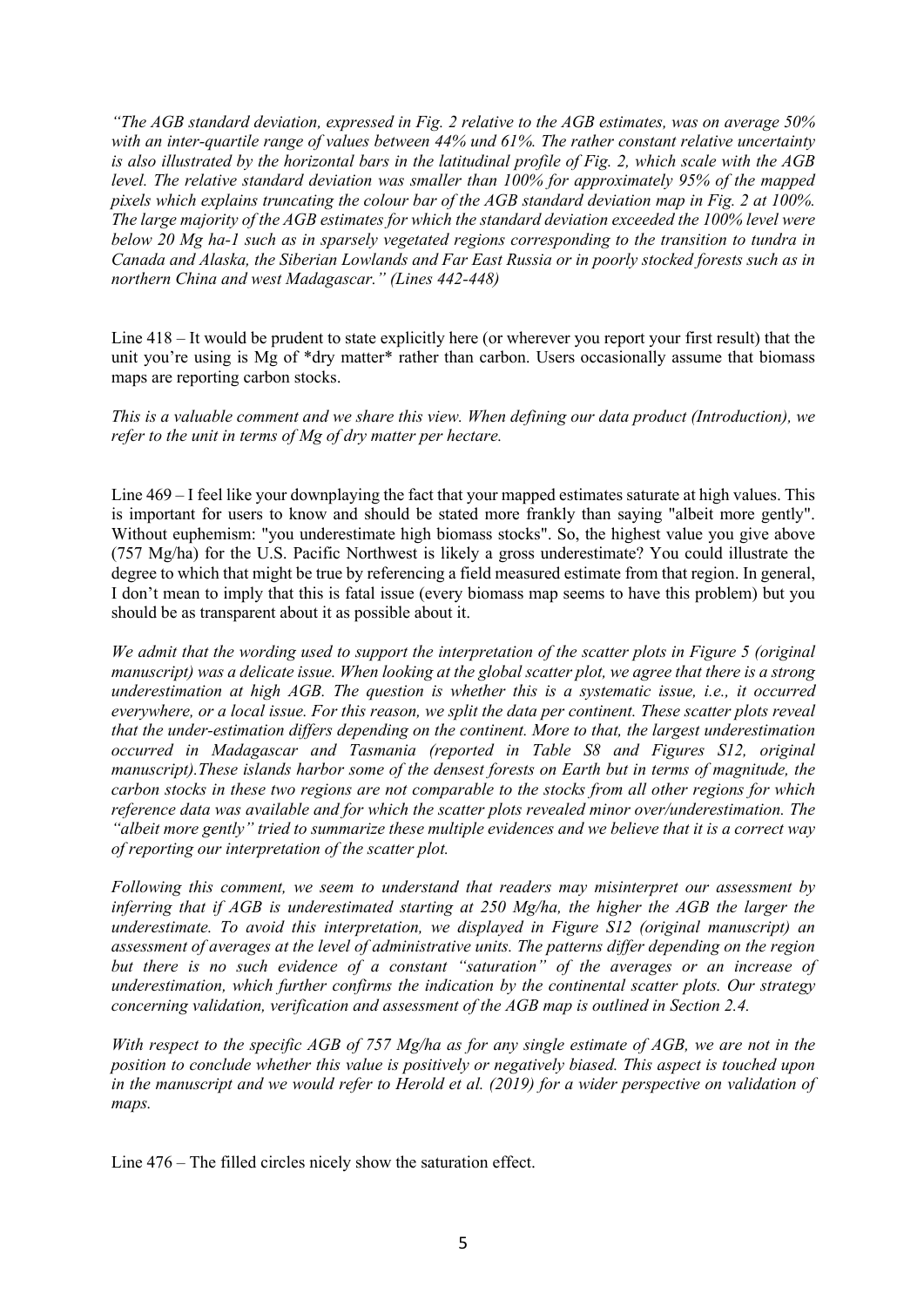*We would not refer to it as saturation when looking at the continental scatter plots (see also our reply to the previous comment) but indeed the reason for including filled circles was to aid the interpretation of the validation results.*

Line 495 – The highest estimate you give above (757 Mg/ha) is from the \*temperate\* rainforest of the U.S. Pacific Northwest. That would seem to contradict this statement.

*The sentence has been rephrased to avoid this contradicting statement.*

Line 503 – I suggest breaking this discussion of the uncertainty layer out into a separate subsection (even if brief). Hardly any biomass maps are accompanied by an error layer so this could be viewed as a real strength of yours. As I've noted above (in the context of Figure 2), I think there are simple ways you could elaborate on this a bit to help users understand what it represents and how to use it.

*Thanks for the sign of appreciation. The idea was to present the AGB map and the uncertainty layer (Fig. 2, original manuscript) with some related analyses (Fig. 6, original manuscript) one after the other. By splitting the presentation of the uncertainty layer from the AGB layer, we fear that there would be some back and forth flipping when reading the paper. We value the suggestion but prefer to keep the structure of the results unaltered. Nevertheless, we have added a description of the AGB standard deviation (in addition to the text written to accompany Fig. 2, see comment above) and some explanations concerning the origin of the large uncertainty in some regions. In support of this explanation, we have inserted a new figure in the Supplement (Fig S11). We hope that this approach is satisfactory.*

Line 540 – I believe the FRA provides separate estimates for planted vs. natural forests. Are you considering both together here? If so, please make that clear in the text. I'm not sure about the 2010 FRA, but the 2015 version also considers "woodlands" separately. Presumably all of these categories fall under the purview of your map?

*This is a well-thought comment. We spent a considerable amount of time to ensure that we would compare the right numbers. FRA 2010 provided separate AGB numbers for forest land and other wooded land. It also provided area statistics for forest land, tree out of forests and other land. Here, we used the numbers reported by each country for forest area and forest AGB. In terms of AGB, the OWL AGB is seldom reported. When reported, it represented a minor fraction of the total (forest+OWL) AGB except for a very small number of countries in Africa and Asia. Finally, accounting for OWL AGB in our map-to-FRA assessment was negligible because the density and stocks were scaled accordingly with the area of the tree out of forest category, representing the extent of OWL.*

Line 557 – Mainly? It seems like a substantial portion could be due to your underestimates of high biomass.

*We are not sure that we understood this comment correctly. While we estimate 17% more AGB than the FRA and our estimate of the forest area is 40% larger than in the FRA, it makes sense that the AGB stock is 64% larger.* 

Line 642 – At the U.S. state level, Spawn et al (2020) appear to compare your maps (separate from their modifications) to the U.S. FIA and show good agreement (see their figure 9). They don't employ the CCI Land Cover map in their comparisons so seemingly support your hypothesis that the difference is explained by the CCI map and not your biomass predictions?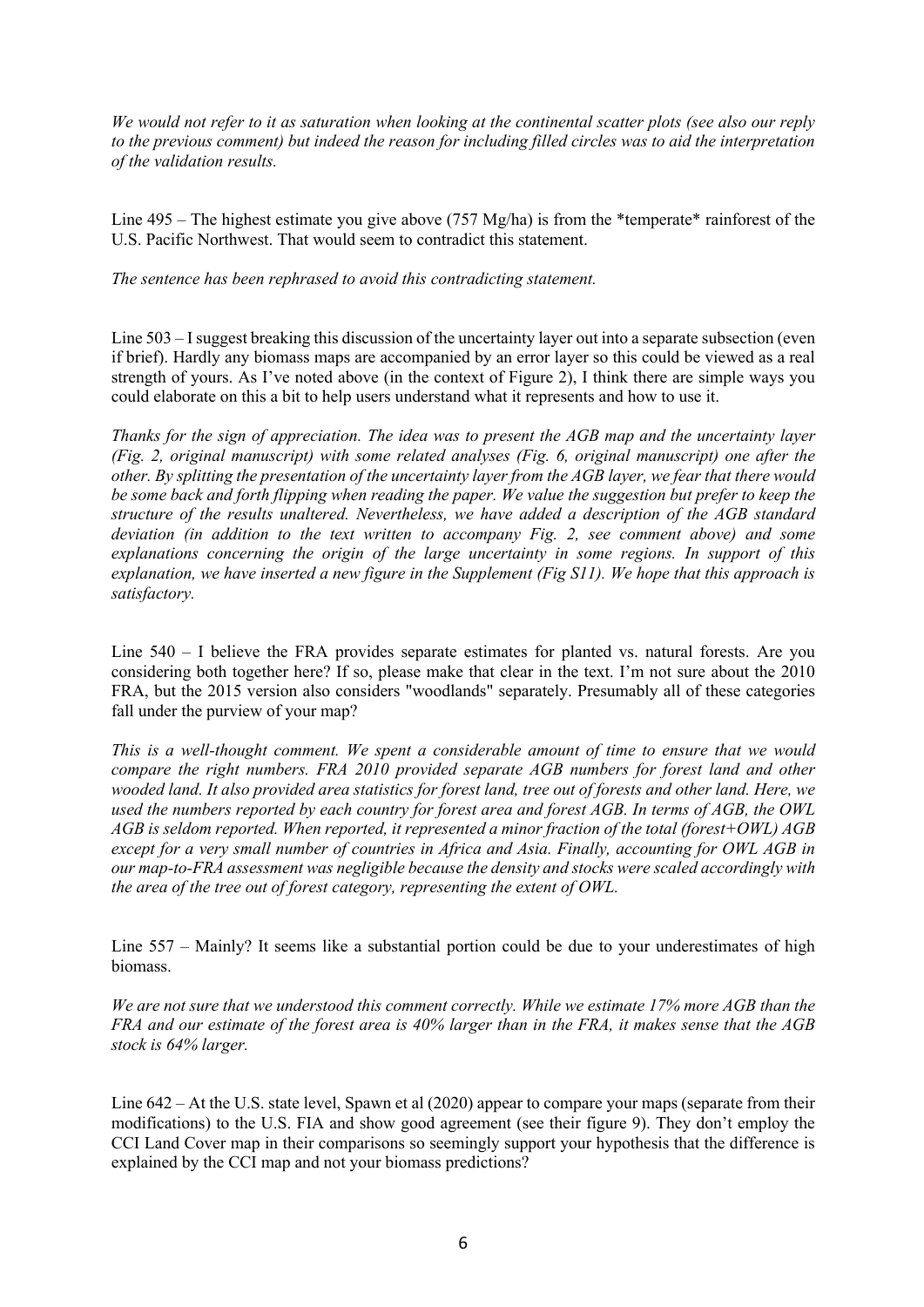*It is important that an independent study came to similar conclusions. As a side note, in a separate study, we analyzed the area attributed by CCI to forest in the U.S. and noticed some remarkable differences with respect to the state-wise FIA values. When recalibrating the AGB stocks per state with the ration (forest area CCI / forest area FIA), we obtain a very good agreement with the stocks estimated by FIA.* 

Line 654 – I think "illustrating" is more appropriate, here, than "indicating".

*Corrected*.

Line 684 – The statement about minimal biomass at high latitudes warrants a citation.

*We emphasize that the 30 Mg/ha level was not exceeded by any of the datasets. To confirm the validity of this AGB level, we introduced citations based on published data from inventory measurements.*

Line 749 – I think you're saying, here, that if you further account for the woody biomass in non-forest CCI land cover classes, the total estimate increases? Please clarify in the text.

*This is correct. The text has been amended.*

Line 751 – Here you're saying that your maps show 600 Pg of \*woody\* biomass. This is the number readers might improperly compare to the Bar-On \*carbon\* estimate you note in your introduction section  $-1$ 'd make it abundantly clear here that this is 600 Pg of  $*$ dry biomass $*$ , not carbon to prevent any unjust comparisons with Bar-On or others. This may also be an opportune place to mention the maps by Spawn et al. (2020) which use your woody biomass and additional maps of non-woody biomass to generate a total AGB (and separate BGB) estimate. Users may want to know when when/why one is more appropriate than the other. Whether here or elsewhere (perhaps the last paragraph?), I'd suggest (though, don't require) you make appropriate recommendations. Spawn et al. may also help put your number in appropriate context (i.e. make it more comparable to Bar-On).

*We have clarified that our AGB estimates are relative to biomass and added a number for carbon so to make numbers comparable in this unit. We also added a reference to Spawn et al. to highlight how the integration of our dataset with other can provide a more comprehensive picture of the global carbon stocks in vegetation. Nonetheless, we prefer to avoid a comparison of numbers from other studies that is beyond our analysis (lines 749-760 of the original manuscript) because it would involve an explanation of discrepancies. Here, the nuances of definitions adopted by the different study may be easily overlooked, leading to a potentially wrong interpretation of numbers.* 

Line 773 – please add "woody" before "AGB".

*Added*.

Overall, fantastic work!

*Thanks*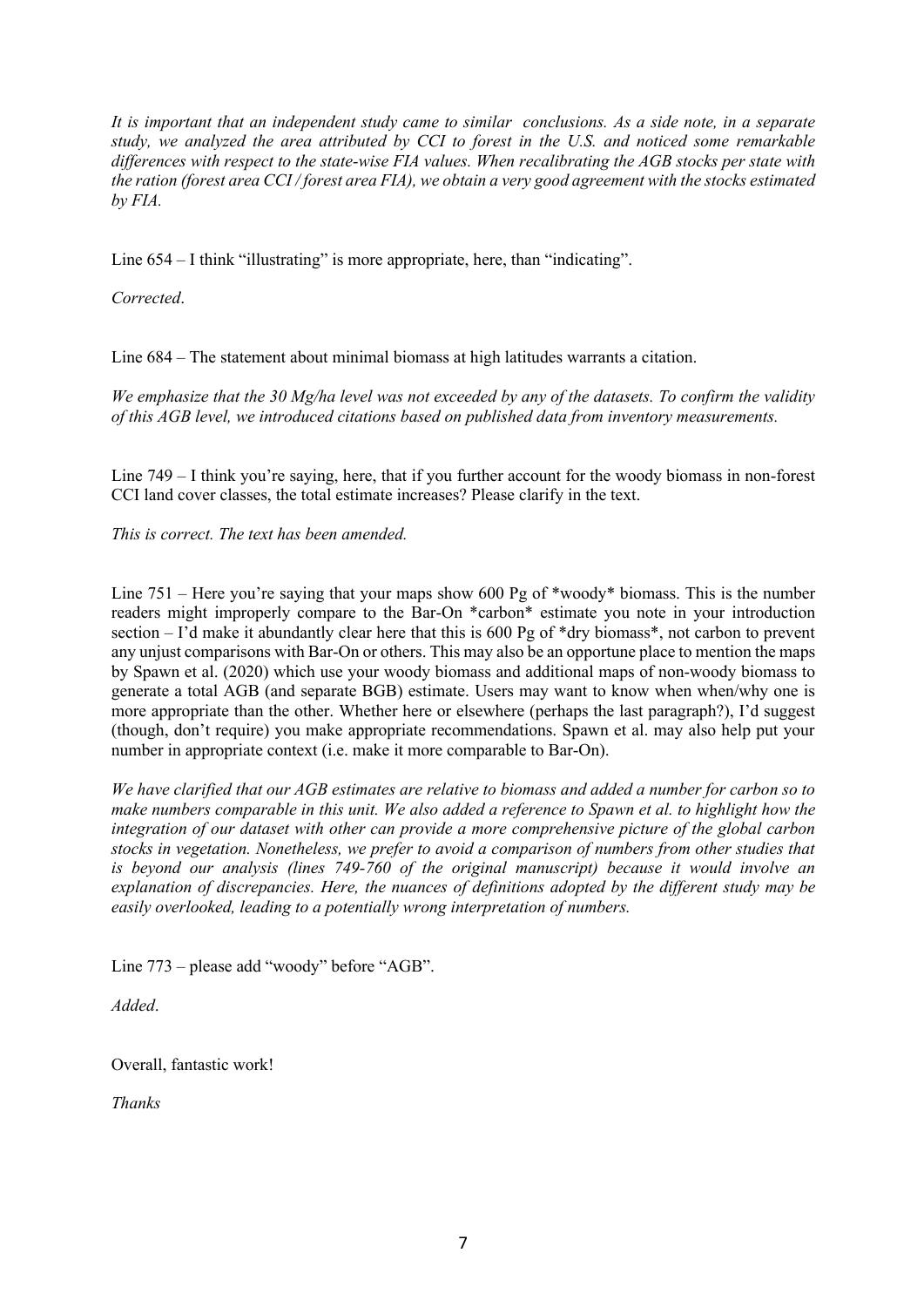# **Replies to Reviewer Comments (RC2)**

### 1. GENERAL COMMENTS

The manuscript addresses a topic of immense importance for climate change research and national reporting to international environmental agreements, providing improved geospatially explicit estimates of the global carbon pool of forest ecosystems. It describes the development of global above ground biomass and growing stock volume maps at 1 ha spatial resolution from, primarily, satellite-borne radar data, and includes a thorough accuracy assessment. A comparison with other global AGB maps is provided, as well as with country reports from the FAO Forest Resources Assessment. The manuscript is well-written and generally easy to follow, with the authors making great effort to clarify and discuss both strengths and weaknesses of the dataset. Only the sections on the assessment of global forest biomass resources (3.4) and comparison of AGB map estimates (3.5) are long and rather heavy to ingest for the reader. Consolidating these to reduce size somewhat would improve readability. The dataset is easily accessible for download and the geotiff format accommodates straight-forward use with standard GIS software.

*We are thankful for the review, the comments to the manuscript and the positive feedback to the data product. We have implemented the suggested modifications. We have also thought how to reduce the amount of information in Sections 3.4 and 3.5. Both sections underwent substantial pruning during the internal review before the original manuscript was submitted. In all honesty, we find it hard to further consolidate these Sections without impacting the overall message given by this paper in terms of reliability and new evidences. To better guide readers through Section 3.4, we have split results in two sub-sections. Some modifications were introduced in Section 3.5 as well but without changing its structure. Our point by point reply to the comments below are in italic.*

## 2. SPECIFIC COMMENTS

Line 136: ": : :PALSAR acquired images in the Fine Beam (FB) mode with 25 m spatial resolution: : :" should be ": : :PALSAR acquired images in the Fine Beam Dual polarisation (FBD) mode with 20 m spatial resolution: ::". Note: acquisitions were made at 20 m resolution for the FBD data (and 10 m for FBS).

#### *Corrected.*

136-138: "Image acquisition followed a predefined observation scenario with the aim of achieving spatially and temporally consistent large-scale observational datasets". Add reference to ALOS PALSAR acquisition strategy: Rosenqvist, A., Shimada, M and Watanabe, M. ALOS PALSAR: A pathfinder mission for global-scale monitoring of the environment. IEEE Transactions on Geoscience and Remote Sensing, Vol. 45, No. 11, pp 3307-3316, Nov. 2007. doi.org/10.1109/TGRS.2007.901027139: ": : :yearly mosaics of the radar backscatter: : :". Mention also that the PALSAR mosaics have been subject to radiometric terrain correction and are provided as gamma-0.

*One sentence and a reference have been added.* 

161-172: Please add a sentence to clarify how the time difference between the GLAS data (2003-2009) and the other datasets (approx. 2010) was handled to avoid systematic bias.

*We have added one sentence to explain that the LiDAR observations were not used as predictors of GSV but to derive estimate of model parameters that can be considered time invariant. For this reason, the impact of having a LiDAR dataset not contemporary to the SAR observations is minimal.*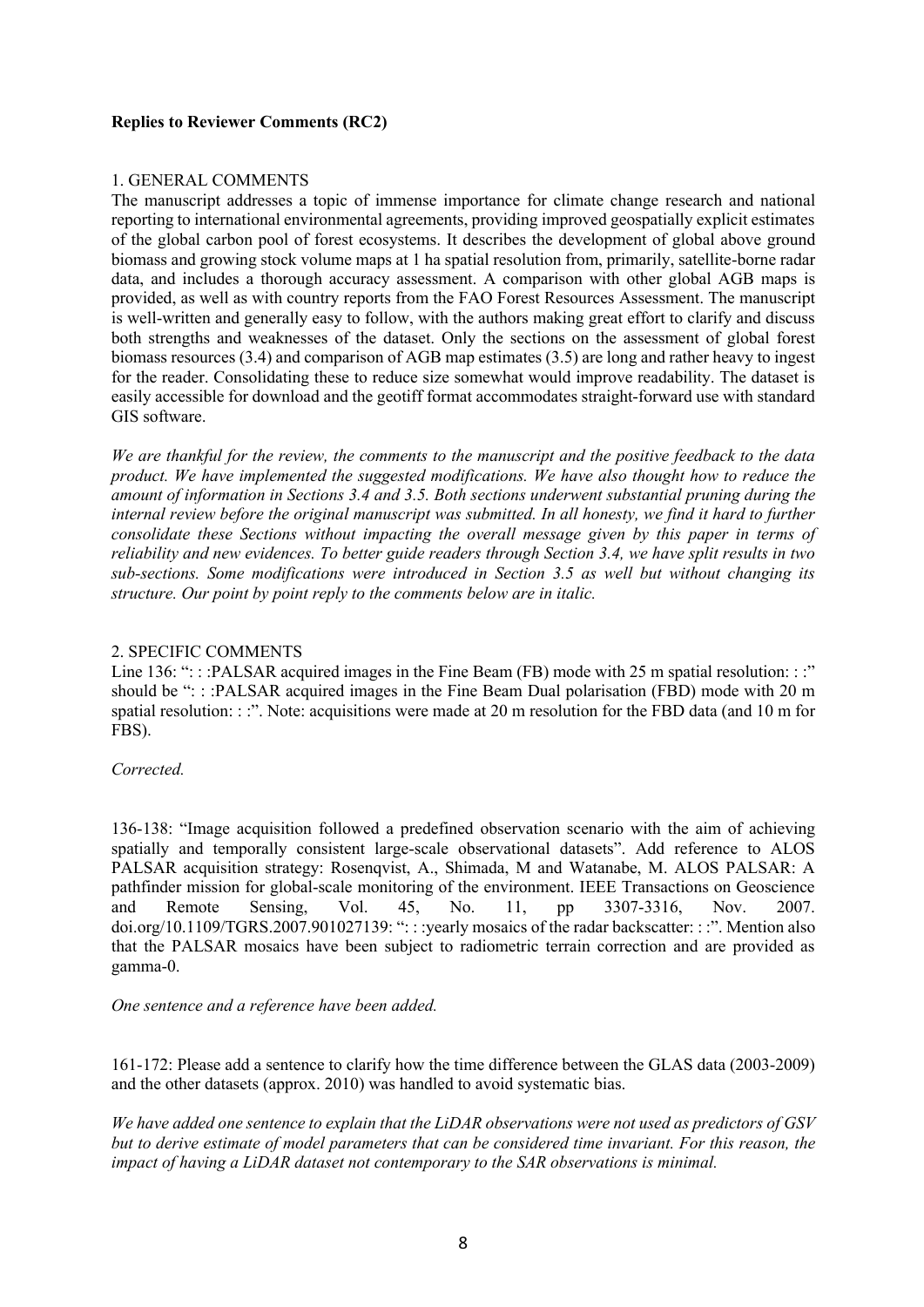Section 2.2 (AGB estimation): Throughout section 2.2 (and a bit of 2.3) and in equations 1, 3, 7 and 8, sigma-0 is used to denote the radar backscatter, while the SAR data (or at least the L-band mosaics) are provided as gamma-0. This probably does not matter for the models but a brief statement to acknowledge this would be useful to add.

*The symbols with sigmas in these Sections and Equations indeed need to be interpreted in a generic way as backscattering coefficients. To make sure that in particular the symbol sigma0\_for is correctly interpreted, we now explain that it represents "the forest backscatter, i.e., the SAR backscatter observation from an ALOS PALSAR or an Envisat ASAR image (Section 2.1)" directly after Eq. (1) is introduced. We hope that this is sufficient without having the need to specify that an image was processed to a certain type of backscatter coefficient.*

239: "hyper-temporal". How many ASAR scenes were typically available for any given location? The word hyper-temporal gives the impression that Sentinel-1 style temporal density was available, which was hardly the case for ASAR (over perhaps Europe). Perhaps "multi-temporal" would be a more appropriate description?

*Thank you for this comment. The term hyper-temporal was first used in relation with previous studies with ASAR observations of the northern hemisphere to indicate a very large number of observations (> 100). In support of our statement on the "hyper-temporal dataset", we have realized that we did not present a figure showing the number of observations available per pixel. In the revision, the term "hyper-temporal" has been removed because redundant. At the same time, we have introduced a figure in the Supplement (Fig. S1) showing the number of observations, which by itself is in our opinion important to understand the necessity of a large number of observations at C-band to ensure that the resulting estimates of GSV are reliable.* 

260: ": : :uncompensated topographic effects in the ALOS PALSAR mosaics: : :". How did you parameterise the uncompensated topographic effects to define the weighting factor? Could you also add a sentence (here or elsewhere in the text) about the cause of these uncompensated effects? Was it due to a lack or, or insufficient, radiometric slope correction in the PALSAR mosaics?

*Since we decided to focus on the data product in our manuscript, technical aspects not directly involved in the evaluation of the results were reported in the Supplement. In this case, we refer to Eq. (S10) in Section A.4 of the Supplement. However, in our revision we have added "residual" to "uncompensated topographic effects" in the main body of the manuscript to clarify that topography was compensated but because of either the quality of the DEM or the procedure adopted, the correction did not completely compensate for the effect of sloped terrain on the backscattered intensity.* 

285: Explain how p1 and p2 in Eq. 6 are derived. Do they vary regionally?

*Again, since technical aspects are reported in the Supplement, we refer to Section A.5 in the Supplement as well as Quegan et al., 2017. Both are duly cited in the main body of the manuscript. In reply to the question, in situ data on stem biomass and total biomass were stratified by biome and the model was fitted for each biome. Unfortunately, the paucity of data did not allow for a finer regionalization. The implications are discussed throughout the paper at several instances.*

395-396: ": : :the dataset were converted: : : from AGB carbon units (MgC ha-1) to AGB (Table S5)". A bit confusing statement. (Is this perhaps a typo?) Is there a difference between "AGB carbon units" and "AGB"? Table S5 offers no clue what you mean here. Please clarify. The dataset comparisons in Section 3.1 illustrate the great spatial detail of this dataset compared to earlier mapping efforts and the importance of using high resolution satellite data as basis for the mapping. Impressive.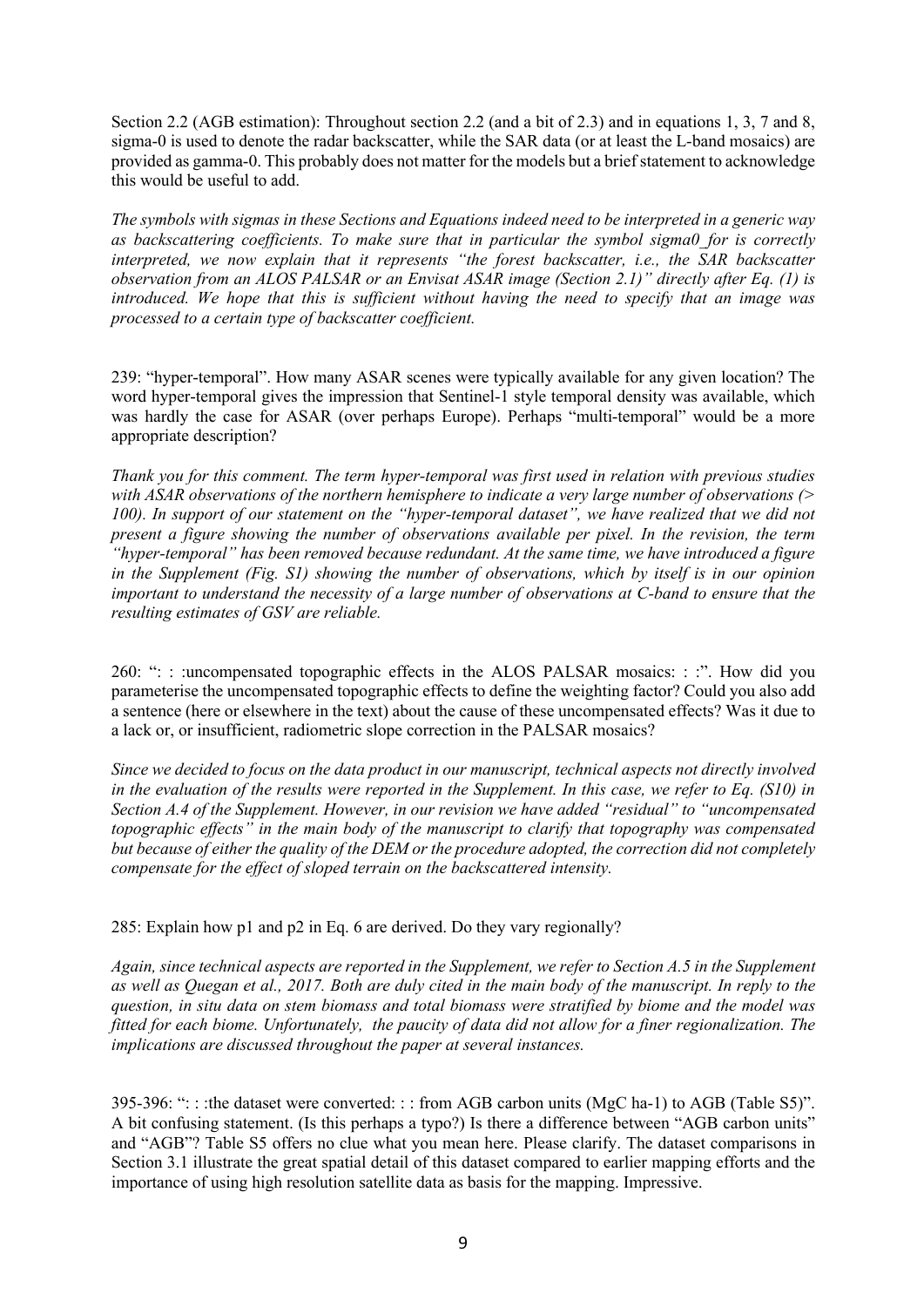*AGB refers to the density of the organic mass, AGBC refers to the density of the carbon mass. AGBC is roughly half of the AGB. We have rewritten the sentence to avoid misunderstanding by specifying the carbon fraction value used to convert AGBC to AGB.*

3.3 (Spatial distribution of AGB) For clarity, suggest to indicate early in the section that the acronyms used (TAr, TeDo, TeM, etc) refer to the FAO global ecological zone nomenclature (it becomes clear further down in Fig 6 but one is left wondering for a while)

*To avoid this issue, we cite now Fig. 6 before any of the FAO acronyms are used in the text.*

3.4 (Assessment of global forest biomass resources). 3.5 (Comparison of AGB map estimates) The sections go into a high level of detail and are rather heavy to ingest for the reader. While I leave it to the discretion of the authors, consolidating these to reduce size somewhat would improve readability.

*We agree that Section 3.4 is very dense and long. This Section underwent substantial pruning before submission and reports the main results at global/continental and national level. In our opinion, it is important to report result as such level of detail to build confidence in the dataset. Also, our paper targets a large variety of readers with interests that range from global perspective to national interests. To account for different points of view, we have broken down the Section into two sub sections, each dealing with one of the levels mentioned above. We hope that this minimal intervention can be considered acceptable.*

*Section 3.5 is also dense and it underwent pruning before submission. After reading this Section through, we have identified several reasons for opting to leave it unchanged. The text is not particularly long for a results section, as it extends over 1 and ½ page and the is supported by two figures and one table. Grouping the Section according to an analysis per biome would have resulted in many small fragments. As for the assessment against the FRA data, we wanted to ensure that the comparison of maps is done and reported thoroughly to provide evidences concerning the reliability of our map product in a broad context. Finally, we think that this Section attracts the attention of a readership interested in map-based estimates of biomass, who probably pays less attention to the content of Section 3.4.* 

Figure 7: - The figure does not seem to indicate "Country AGB", but actually "Country AGB density", or rather "Country AGB average density", as you indicate the unit [MG/ha]. - Spent quite some time trying to get my head around the rather complex figure 7. It would be helpful to include some kind of legend which clarifies the different parameters you are using to illustrate not only a comparison between your AGB estimates at those of the FRA report, but also country absolute and relative forest area. Something like: - Size of circle - country forest area in CCI map (same scaling across all continents) - Colour of circle - relative country forest area on continent – Colour ramp - Add units to indicate (blue smallest area on continent, brown - largest area on continent)

*Throughout Section 3.4, which includes Figure 7, we have noticed this misleading wording (country AGB) and have replaced it with average AGB. The suggestions to improve the readability of Figure 7 are very valuable. The legend of the color ramp has been added. The figure caption has been modified.*

652: "All datasets showed: : :". Suggest to remind the reader about which datasets, AGB maps, you are referring to here (as one may have lost track of that after the rather dense section 3.4!)

*We refer now to the "map datasets" and to Table 3 where the datasets are listed.*

Figure 10. Very helpful summary of section 3.5